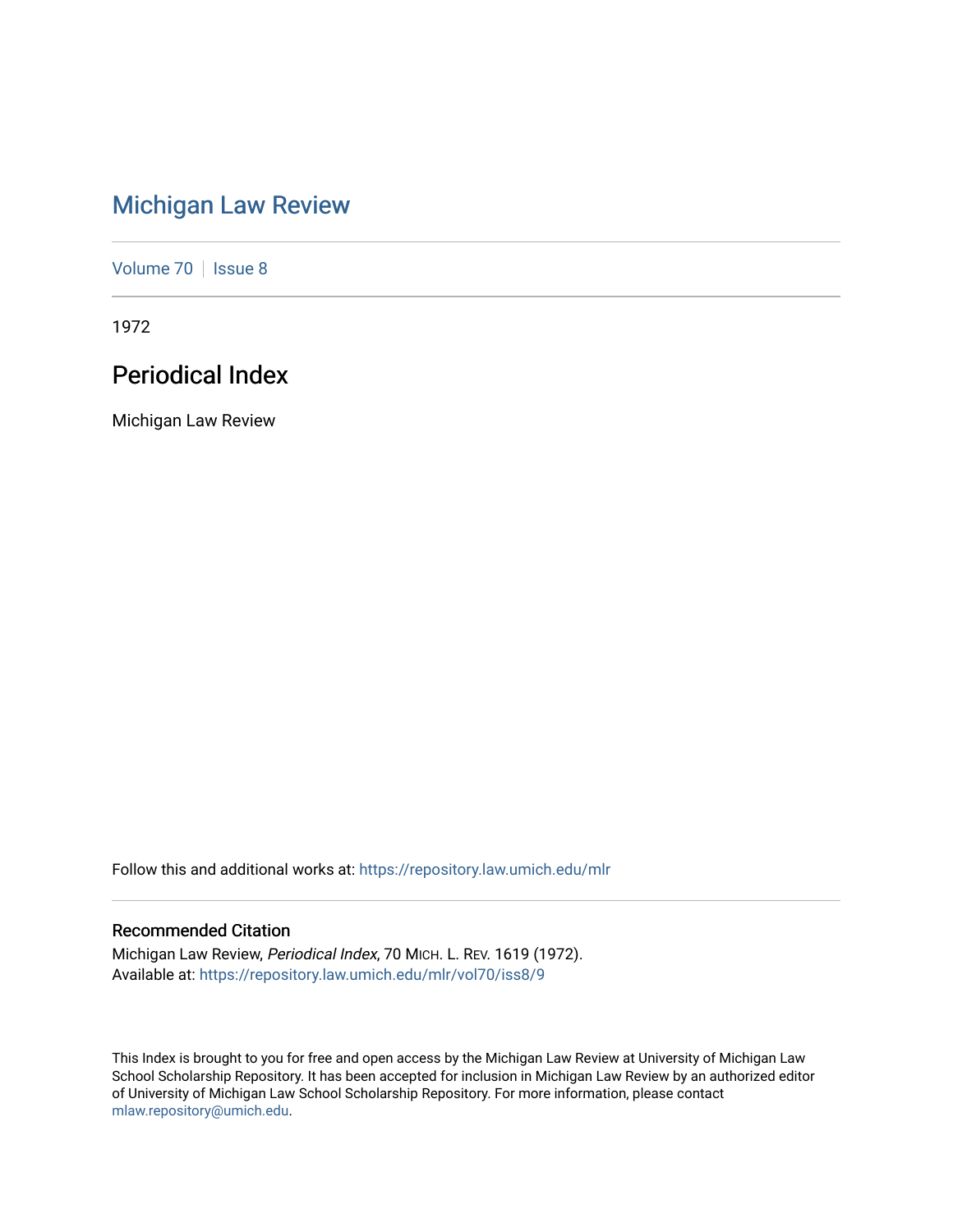# **PERIODICAL INDEX**

This index includes *articles, comments* and some of the longer *notes* and *recent developments* which have appeared in leading law reviews since the publication of the last issue of this *Review.* (a) indicates a leading article.

# *ADMINISTRATIVE LAW*

# See also *Public Utilities.*

A comment on trial-type hearings in nuclear power plant siting. (a) Roger C. Cramton. 58 Va. L. Rev. 585-99 (April).

The enforcement of federal standards in grant-in-aid programs: suggestions for beneficiary involvement. (a) Edward A. Tomlinson and Jerry L. Mashaw. 58 Va. L. Rev. 600-93 (April).

## *ADOPTION*

Equitable adoption: they took him into their home and called him Fred. 58 Va. L. Rev. 727-49 (April).

## *AUTOMOBILE INSURANCE*

No-fault automobile insurance and the conflict of laws-cutting the Gordian knot home-style. (a) P. John Kozyris. 1972 Duke L.J. 331-406 (June).

# *BANKRUPTCY*

Beneficiary's code remedy against converting trustee and bankruptcy policy. 47 Ind. L.J. 517-27 (Spring).

Marks v. Brucker: the bankrupt's right to settle claims with after-acquired assets. 47 Ind. L.J. 570-78 (Spring).

Supremacy of the Bankruptcy Act: the new standard of Perez v. Campbell. 40 Geo. Wash. L. Rev. 765-77 (May).

## *CLASS ACTIONS*

Appealability of a class action dismissal: the "death knell" doctrine. 39 U. Chi. L. Rev. 403-20 (Winter).

Damage distribution in class actions: the cy pres remedy. 39 U. Chi. L. Rev. 448-65 (Winter).

# *COMMERCIAL LAW*

The commercial paper market and the securities acts. 39 U. Chi. L. Rev. 363-402 (Winter).

Conflicts of laws and the "appropriate relation" test of section 1-105 of the Uniform Commercial Code. 40 Geo. Wash. L. Rev. 797-808 (May).

Notice of breach in sales and strict tort liability law: should there be a difference? (a) Jerry J. Phillips. 47 Ind. L.J. 457-80 (Spring).

Seller's recovery of overhead under UCC

section 2-708(2): economic cost theory and contract remedial policy. (a) Richard E. Speidel and Kendall O. Clay. 57 Cornell L. Rev. 681-718 (May).

# *CONSTITUTIONAL LAW*

Educational financing, equal protection of the laws, and the Supreme Court. 70 Mich. L. Rev. 1324-66 (June).

Great cases make bad law: the War Powers Act. (a) Eugene V. Rostow. 50 Texas L. Rev. 833-900 (May).

Judicial supremacy re-examined: a proposed alternative. (a) G. Sidney Buchanan. 70 Mich. L. Rev. 1279-322 (June).

Students constitutional rights on public campuses. 58 Va. L. Rev. 552-83 (March).

The war-making powers: a constitutional flaw? (a) Don Wallace, Jr. 57 Cornell L. Rev. 719-76 (May).

# *CONSUMER PROTECTION*

Private suits for overcharges under the Economic Stabilization Act. (a) Stephen A. Herman. 39 U. Chi. L. Rev. 295-312 (Winter).

#### *CONTRACTS*

Limiting the franchisor's power to withhold consent to a transfer by the franchisee. 47 Ind. L.J. 559-69 (Spring).

## *COPYRIGHT*

Jazz and copyright: a study in improvised protection. 67 Nw. U. L. Rev. 216-44 (May-June).

# *CORPORATIONS*

Constructive dividends: an alternative to profit motive as a test for the disallowance of corporate business deductions. 40 Geo. Wash. L. Rev. 749-63 (May).

## *CRIMINAL LAW*

Multiple prosecution and punishment of unitary criminal conduct-Minn. Stat. § 609.035. 56 Minn. L. Rev. 646-66 (March).

# *CRIMINAL PROCEDURE*

Guidelines for controlling the disruptive defendant. 56 Minn. L. Rev. 699-717 (March).

Plea-bargaining-proposed amendments to federal criminal rule 11. 56 Minn. L. Rev. 718-37 (March).

[ 1619]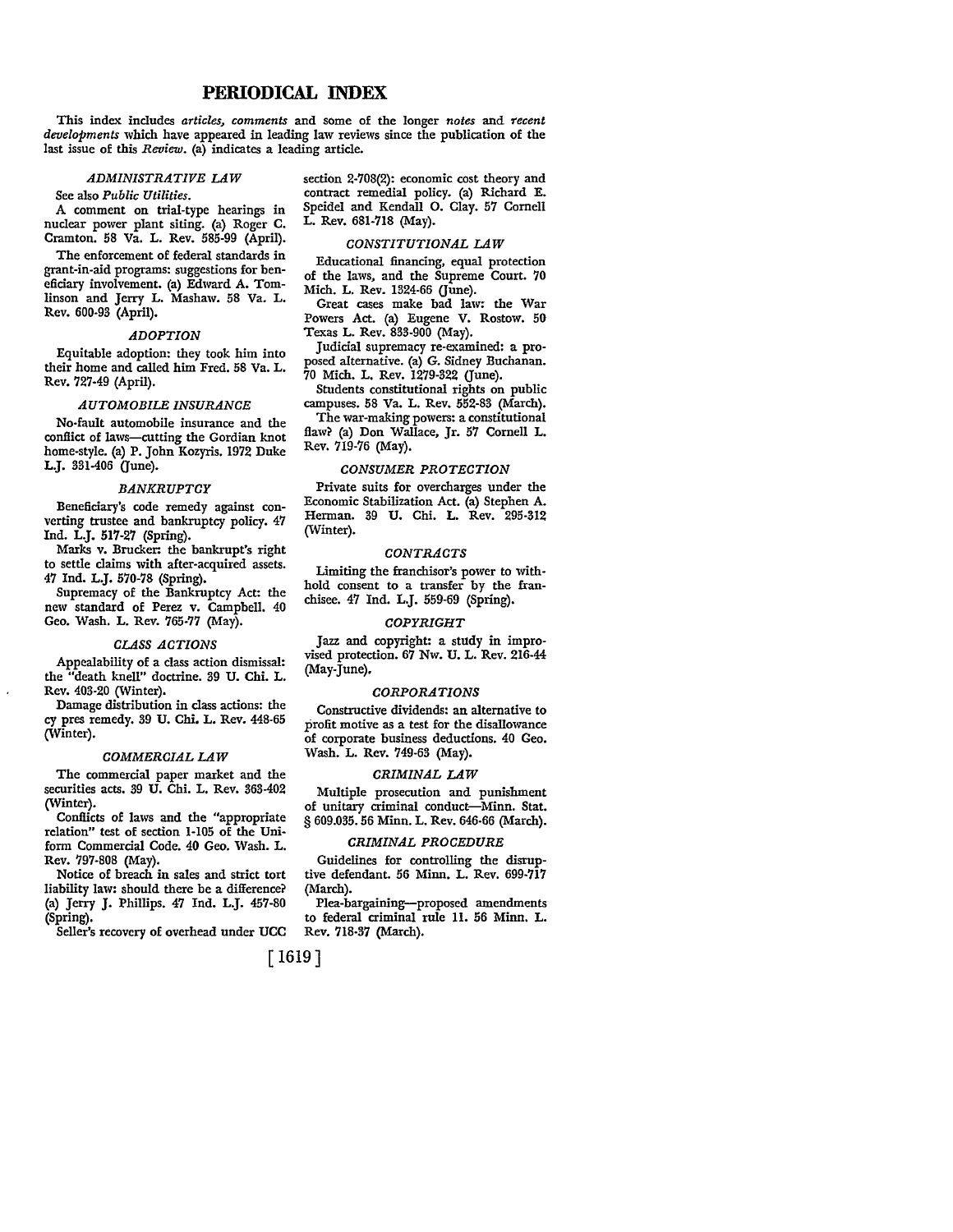Proposed federal rule of criminal procedure 41.1. 56 Minn. L. Rev. 667-98 (March).

Speedy trial schemes and criminal justice delay. 57 Cornell L. Rev. 794-826 (May).

# *ENVIRONMENTAL LAW*

The Minnesota Environmental Rights Act. 56 Minn. L. Rev. 575-645 (March).

# *FOOD, DRUG, AND COSMETIC LAW*

FDA rule-making hearings: a way out of the peanut butter quagmire. 40 Geo. Wash. L. Rev. 726-48 (May).

# *FREEDOM OF SPEECH*

Speech v. privacy: is there a right not to be spoken to? (a) Franklyn S. Haiman. 67 Nw. U. L. Rev, 153-99 (May-June).

# *GOVERNMENT REGULATION*

State administrative supervision of local government debt: the North Carolina model. 1972 Duke L.J. 487-510 (June).

# *INCOME TAX: INDIVIDUAL*

Federal income taxation of private annuitants. (a) James W. Midgley. 40 Geo. Wash. L. Rev. 679-708 (May).

Newi v. Commissioner: home office deductions and equal treatment for employees. 47 Ind. L.J. 546-58 (Spring).

# *INTERNATIONAL AGREEMENTS*

Ratification of the Geneva Protocol on gas and bacteriological warfare: a legal and political analysis. (a) John Norton Moore. 58 Va. L. Rev. 419-509 (March).

# *INTERNATIONAL COURTS AND TRIBUNALS*

The International Court of Justice: amendment of the statute and new inter• national law. (a) J. F. O'Connor. 1972 Duke L.J. 407-26 Gune).

# *INTERNATIONAL TRADE*

The Rhodesian chrome statute: the congressional response to United Nations economic sanctions against Southern Rhodesia. 58 Va. L. Rev. 511-51 (March).

# *INVESTMENT TRUSTS*

Advisory succession in the mutual fund industry. 67 Nw. U. L. Rev. 278-302 (May-June).

Mutual funds and independent directors: can Moses lead to better business judgment? 1972 Duke L.J. 429-63 Gune).

# *JUDICIAL REVIEW*

The antidemocratic character of judicial review. (a) George Mace. 60 Calif. L. Rev,  $1140-49$  (fune).

## *JURISPRUDENCE*

"Metalaw"-prolegomena to quantification of jus naturale. (a) George S. Robinson. 40 Geo. Wash. L. Rev. 709·23 (May), Virginia and the marginal sea: an example of history in the law, (a) David H, Flaherty. 58 Va. L. Rev. 694-725 (April),

## *JUVENILE DELINQUENCY*

California's predelinqucncy statute: a case study and suggested alternatives, 60 Calif. L. Rev. 1163-95 (June).

## *LABOR LAW*

Employer recognition of unions on the basis of authorized cards: the "indepcn• dent knowledge" standard, 39 U. Chi, L. Rev. 314-30 (Winter).

Escalating the struggle against Taft• Hartley contemnors. (a) Florian Bartosic and Ian D. Lanoff. 39 U. Chi. L. Rev. 255-94 (Winter).

Federal remedies for employment dis• crimination in the construction industry. 60 Calif. L. Rev. 1196-234 (June).

Griggs v. Duke Power Co,: the implica• tions for private and public employers. (a) Herbert N. Bernhardt. 50 Texas **L.**  Rev. 901-29 (May).

The plain meaning of the Freedom **of**  Information Act: NLRB v. Getman. 47 Ind. L.J. 530-45 (Spring).

# *MUNICIPAL LAW*

"Municipal affairs" in California. (a) Sho Sato. 60 Calif. L. Rev. 1055-115 (June).

#### *PAROLE*

Legal representation at parole revoca• tion: proposed resolution of a developing judicial conflict. 40 Geo. Wash. L. Rev. 778-96 (May).

# *POPULATION*

Observations on population policymaking and the Constitution. (a) Arthur Selwyn Miller and John H. Davidson, Jr. 40 Geo. Wash. L. Rev. 618-78 (May).

# *PROPERTY*

Time controls on land use: prophylactic law for planners. 57 Cornell L. Rev. 827• 49 (May).

# *PUBLIC OFFICIALS*

Texas public ethics legislation: a pro•